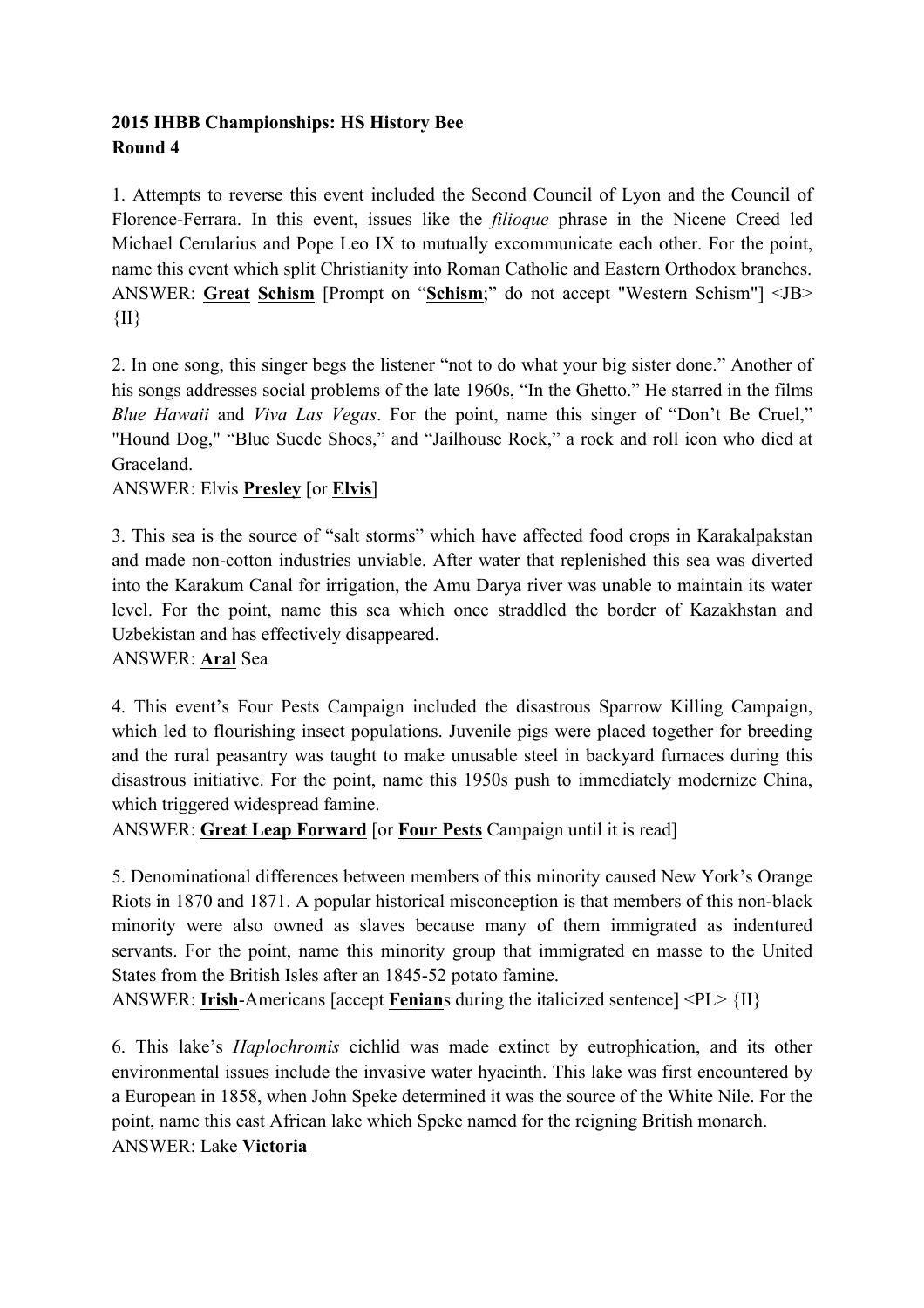7. This character is told that his face "is as a book where men may read strange matters." Edward the Confessor sends troops behind the cover of uprooted trees against this thane. A play named for this man was written to honor James I, whose Stuart dynasty traced its lineage back to this man's friend Banquo. For the point, name this man who kills King Duncan to take over Scotland in a tragedy by Shakespeare.

## ANSWER: **Macbeth** <MC> {II}

8. This empire made a treaty with the Seleucid Empire that allowed it to incorporate Arachosia and Gandara. This empire was ruled by a man who set up both "rock" and "pillar" edicts following the conquest of Kalinga. This empire briefly became a source of Buddhist missionaries following the conversion of emperor Ashoka. For the point, name this Indian empire that began in the 320s BC under Chandragupta and lasted until 185 AD. ANSWER: **Maurya**n Empire

9. This crime began in Hopewell, New Jersey and probably was a bungled attempt to secure a ransom payment. In a possible case of immigrant scapegoating, Bruno Hauptmann was executed for this crime. For the point, name this 1932 event in which the son of the first man to make a solo, non-stop flight over the Atlantic Ocean was found dead. ANSWER: the **kidnapping** (or **murder**) of the **Lindbergh baby**

10. This explorer split from an expedition searching for the "Coast of Pearls" in order to look for the Strait of Catigara. Ralph Waldo Emerson called this first Pilot Major of Spain a "pickle dealer." Historians still dispute the authorship of two letters from this man to Pier Soderini, as well as his pamphlet *Mundus Novus*. For the point, Martin Waldseemuller later regretted attaching what Florentine explorer's name to a newly-discovered continent? ANSWER: Amerigo **Vespucci** <DW> {III}

11. This action led to the Trial of the Fourteen and to the construction of the Church of the Savior of Spilled Blood on the spot where it occurred. This act was perpetrated by a "propaganda of the deed" arm of Land and Liberty known as the People's Will, and it prevented the signing of the Loris-Melikov Constitution. For the point, identify this 1881 event in which the emancipator of the serfs died.

ANSWER: **assassination** [or **murder**, etc.] of Tsar **Alexander II** [prompt on answers that only say **Alexander**]

12. During this war, the Kagnew Battalion captured prisoners in the Battle of Pork Chop Hill. Fighter jets met at MiG Alley during this war, which included the Bodo League and No Gun Ri massacres. This war's early phases involved the challenge of crossing the Pusan Perimeter. For the point, name this war which saw an amphibious landing at Inchon and which ended with a de-militarized zone between the two combatant countries on an East Asian peninsula.

ANSWER: **Korean** War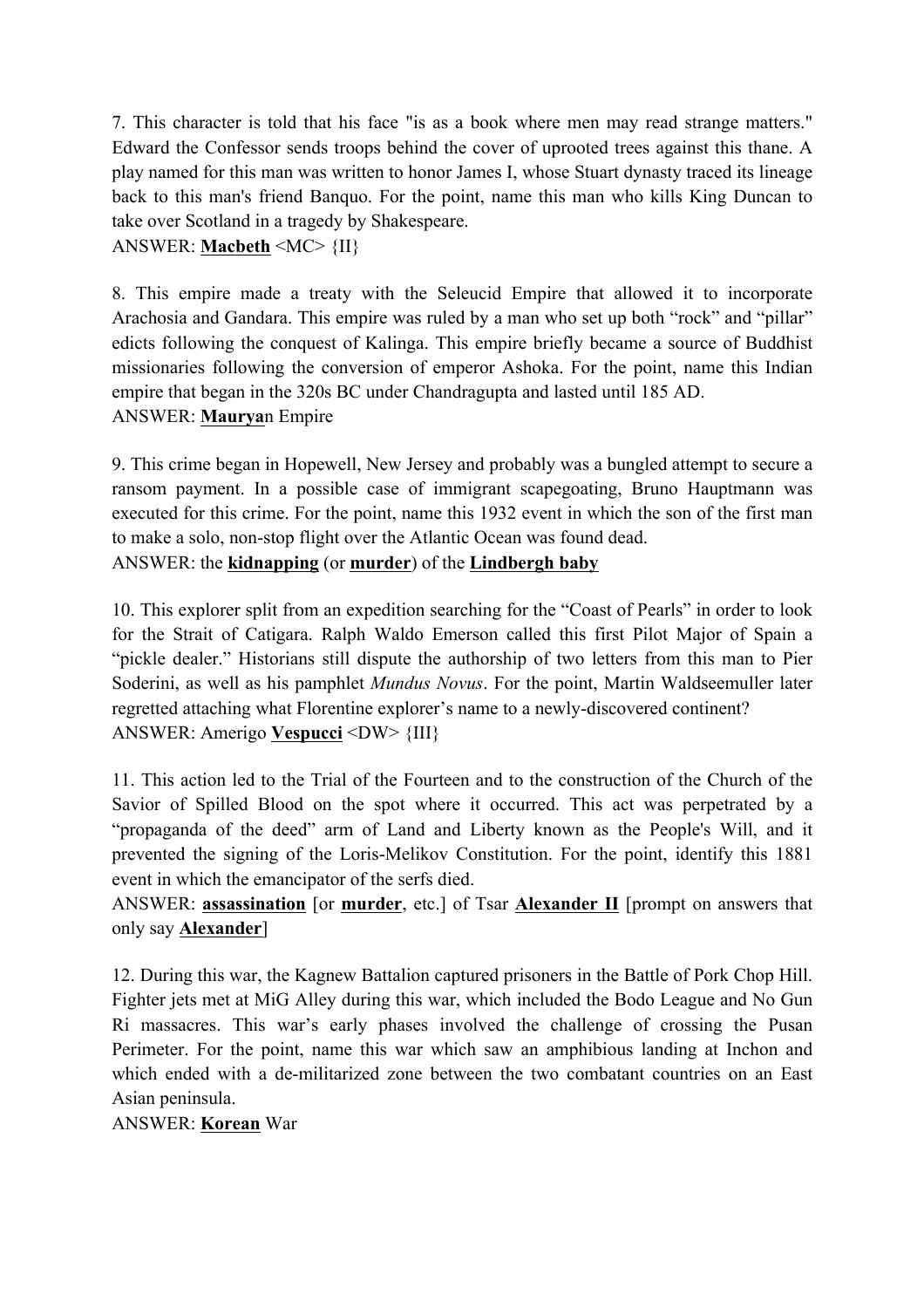13. The null corrector in this device had to be replaced prior to its taking an image of hundreds of seemingly brightly colored blotches known as its Deep Field. In 2018, this device will be retired and replaced with the new James Webb model. For the point, name this telescope which was placed into Earth's orbit in 1990.

ANSWER: **Hubble** Space Telescope [or **HST**]

14. This painting shows a symbolic Phrygian cap as well as the national embodiment Marianne, who is bare-chested and carrying the tricolor and a musket. The pile of bodies in this painting are the victims of the July Revolution which installed Louis-Philippe and deposed Charles X and the Bourbons. For the point, name this painting by Eugene Delacroix. ANSWER: *Liberty Leading the People* [or *La Liberte Guidant le Peuple*]

15. This disease radiated out from Calcutta in 1817 in the first of its seven canonical pandemics. A glass of water infected with this disease was possibly used by Peter Tchaikovsky to commit suicide. For the point, name this disease, commonly fatal in unsanitary conditions, which causes dehydration through constant diarrhea. ANSWER: **cholera**

16. This empire was ruled by Sennacherib, whose "destruction" was the subject of a poem by Lord Byron. This empire's Black Obelisk records the conquests of Shalmaneser III. This empire collected a great mass of stone tablets at Nineveh, creating the world's first library under Ashurbanipal. For the point, name this empire which dominated the Middle East from the 1100s to 800s BC.

## ANSWER: **Assyria**n empire

17. Defenses for this event focused on the insults and snowballs hurled by the victims. Samuel Gray and James Caldwell were killed after an undetermined voice shouted "Fire and be damned" at this event. John Adams defended the soldiers involved in this event, where Crispus Attucks also died. For the point, name this 1770 event in which British soldiers killed colonists in the capital of Massachusetts.

## ANSWER: **Boston Massacre**

18. Its joint institutions were indicated by the abbreviation *K.u.K.* This empire was formed by the 1867 *Ausgleich* and was dismantled after World War One, which started after the assassination of its heir, Franz Ferdinand. For the point, name this Dual Monarchy ruled by the Habsburgs that had its primary capital at Vienna and its secondary capital in Budapest. ANSWER: **Austria-Hungary** [or **Austro-Hungarian** Empire; prompt on **Austria**n Empire; prompt on **Habsburg** Monarchy or **Hapsburg** Empire]

19. One of this movement's failed proposals was to institute a Bolivarian dictatorship led by Sergei Trubetskoy. In its only significant action, three thousand soldiers rallied in St. Petersburg for "Constantine and constitution," trying to prevent the accession of Nicholas I. For the point, name this 1825 Russian uprising which took place in a namesake month. ANSWER: **Decembrist** Uprising/Revolt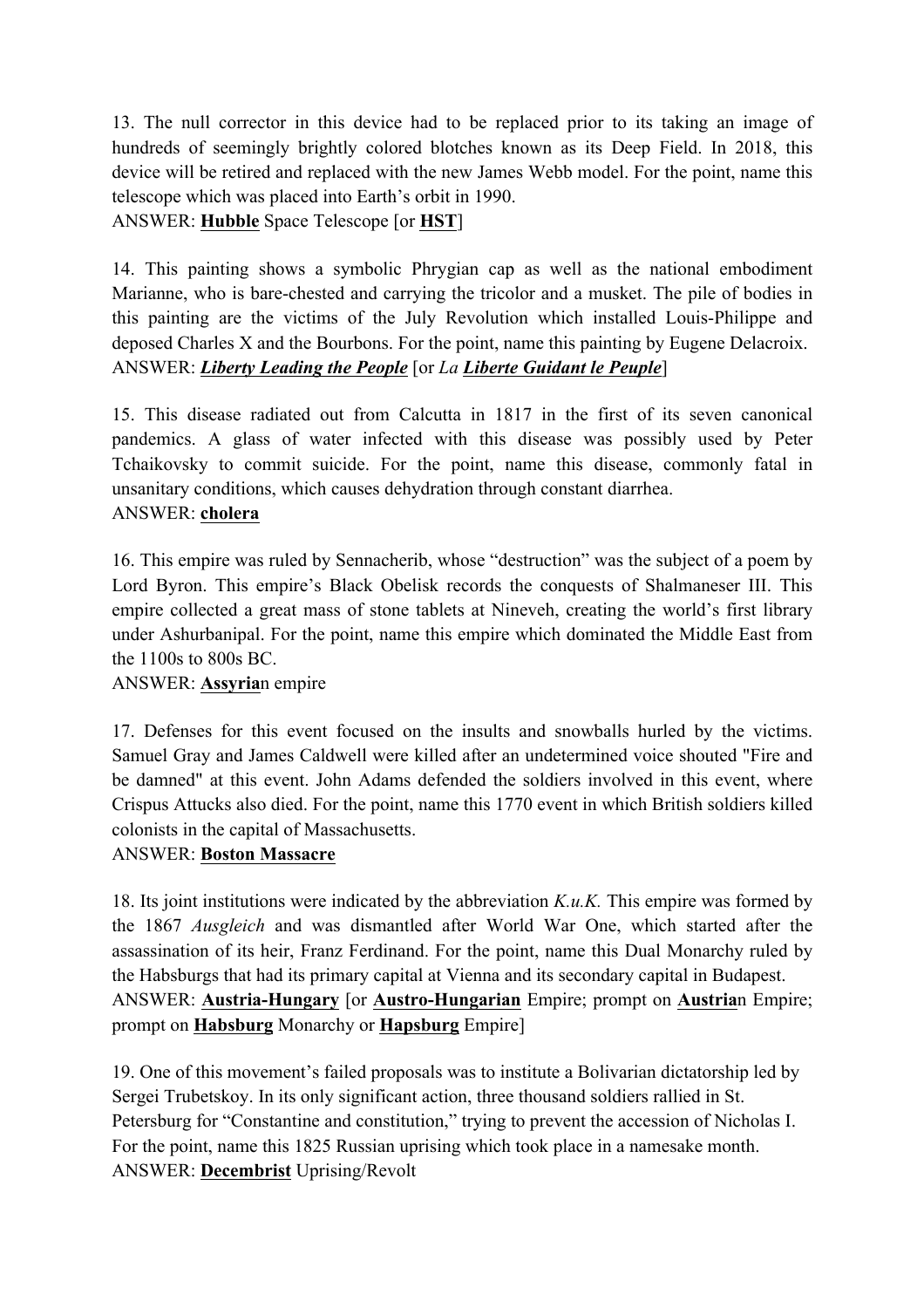20. This country's king threatened to abdicate rather than approve a law legalizing abortion in the 1950s. This country was home to Leon Degrelle's Rexist movement, a native Fascist party. The "Royal Question" referendum eventually re-admitted this country's king Leopold III, who had surrendered to Germany during World War II. For the point, name this country which forms an economic union with the other Low Countries, Luxembourg and the Netherlands.

## ANSWER: **Belgium** [Kingdom of **Belgium**; or Royaume de **Belgique**; or Koninkrijk **Belgie**]

21. This man was president when banlieue riots erupted after the deaths of two Algerian teenagers in a power station. This man, the prime minister in the "cohabitation" government with Francois Mitterrand, went to a runoff with the National Front's Jean-Marie Le Pen to win re-election in 2002. For the point, name this center-right President of France from 1997 to 2007, denounced by American Republicans for opposing the Iraq war.

ANSWER: Jacques Rene **Chirac**

22. This man's security forces held mass executions in soccer stadiums which targeted dissidents such as singer Victor Jara. "The brick" was a book produced to aid this man by Milton Friedman and the Chicago Boys. This man commanded the DINA secret police and was a key player in Operation Condor. Henry Kissinger endorsed his 1973 coup against Salvador Allende. For the point, name this dictator of Chile. ANSWER: Augusto **Pinochet** Ugarte

23. The Porteous Riots took place during this man's term, and he helped England overcome the South Sea Bubble disaster by instituting the "sinking fund" in his role as Chancellor of the Exchequer. This man oversaw the War of Jenkins's Ear and the "Whig Ascendancy" following the death of Queen Anne. For the point, name this prime minister to George I and II, the first person to hold that role.

## ANSWER: Robert **Walpole**

24. This event extended universal recognition to the House of Orange's rule in the Netherlands. The Duke of Wellington replaced Lord Castlereagh as British representative to this event, also attended by Alexander I of Russia and France's Talleyrand. For the point, name this meeting which convened in 1814 to organized the "concert of Europe" following the fall of Napoleon.

## ANSWER: **Congress of Vienna**

25. James Boswell's "account" of this island discusses the briefly successful republican movement led here by Pasquale Paoli, who ended five hundred years of domination of this island by Genoa. The Battle of Punto Novo ended the republic here. This island is now controlled by France, and is found to the north of the Italian-controlled Sardinia. For the point, name this large Mediterranean island where Napoleon was born.

## ANSWER: **Corsica**